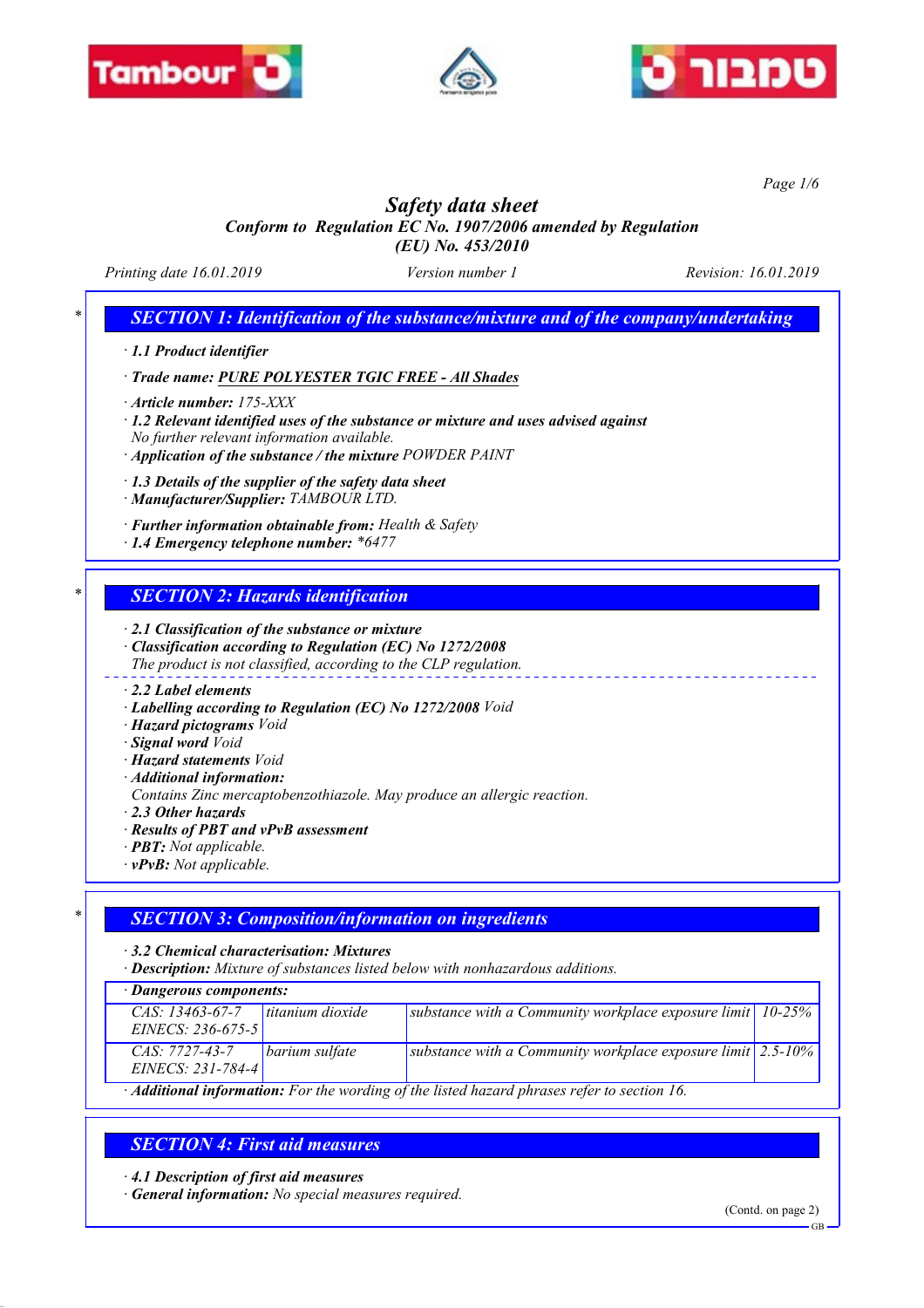# *Safety data sheet Conform to Regulation EC No. 1907/2006 amended by Regulation*

*(EU) No. 453/2010*

*Printing date 16.01.2019 Version number 1 Revision: 16.01.2019*

## *Trade name: PURE POLYESTER TGIC FREE - All Shades*

(Contd. of page 1)

- *· After inhalation: Supply fresh air; consult doctor in case of complaints.*
- *· After skin contact: Generally the product does not irritate the skin.*
- *· After eye contact: Rinse opened eye for several minutes under running water.*
- *· After swallowing: If symptoms persist consult doctor.*
- *· 4.2 Most important symptoms and effects, both acute and delayed No further relevant information available.*
- *· 4.3 Indication of any immediate medical attention and special treatment needed*

*No further relevant information available.*

#### *SECTION 5: Firefighting measures*

- *· 5.1 Extinguishing media*
- *· Suitable extinguishing agents: Use fire extinguishing methods suitable to surrounding conditions.*
- *· 5.2 Special hazards arising from the substance or mixture No further relevant information available.*
- *· 5.3 Advice for firefighters*
- *· Protective equipment: No special measures required.*

#### *SECTION 6: Accidental release measures*

- *· 6.1 Personal precautions, protective equipment and emergency procedures Not required.*
- *· 6.2 Environmental precautions: Do not allow to enter sewers/ surface or ground water.*
- *· 6.3 Methods and material for containment and cleaning up: Pick up mechanically.*
- *· 6.4 Reference to other sections*
- *See Section 7 for information on safe handling.*
- *See Section 8 for information on personal protection equipment.*

*See Section 13 for disposal information.*

#### *SECTION 7: Handling and storage*

*· 7.1 Precautions for safe handling No special measures required.*

*· Information about fire - and explosion protection: No special measures required.*

*· 7.2 Conditions for safe storage, including any incompatibilities*

- *· Storage:*
- *· Requirements to be met by storerooms and receptacles: No special requirements.*
- *· Information about storage in one common storage facility: Not required.*
- *· Further information about storage conditions: None.*
- *· 7.3 Specific end use(s) No further relevant information available.*

## *\* SECTION 8: Exposure controls/personal protection*

- *· Additional information about design of technical facilities: No further data; see item 7.*
- *· 8.1 Control parameters*

| · Ingredients with limit values that require monitoring at the workplace:              |                                                                                                                                                                                                                   |  |  |  |
|----------------------------------------------------------------------------------------|-------------------------------------------------------------------------------------------------------------------------------------------------------------------------------------------------------------------|--|--|--|
| 13463-67-7 titanium dioxide                                                            |                                                                                                                                                                                                                   |  |  |  |
|                                                                                        |                                                                                                                                                                                                                   |  |  |  |
|                                                                                        |                                                                                                                                                                                                                   |  |  |  |
| 7727-43-7 barium sulfate                                                               |                                                                                                                                                                                                                   |  |  |  |
|                                                                                        |                                                                                                                                                                                                                   |  |  |  |
|                                                                                        |                                                                                                                                                                                                                   |  |  |  |
| · <b>Additional information:</b> The lists valid during the making were used as basis. |                                                                                                                                                                                                                   |  |  |  |
|                                                                                        | (Contd. on page 3)<br>GB                                                                                                                                                                                          |  |  |  |
|                                                                                        | WEL (Great Britain) Long-term value: $10*4**mg/m^3$<br>*total inhalable **respirable<br><i>WEL</i> (Great Britain) Long-term value: $10^*$ 4 <sup>**</sup> mg/m <sup>3</sup><br>*inhalable dust **respirable dust |  |  |  |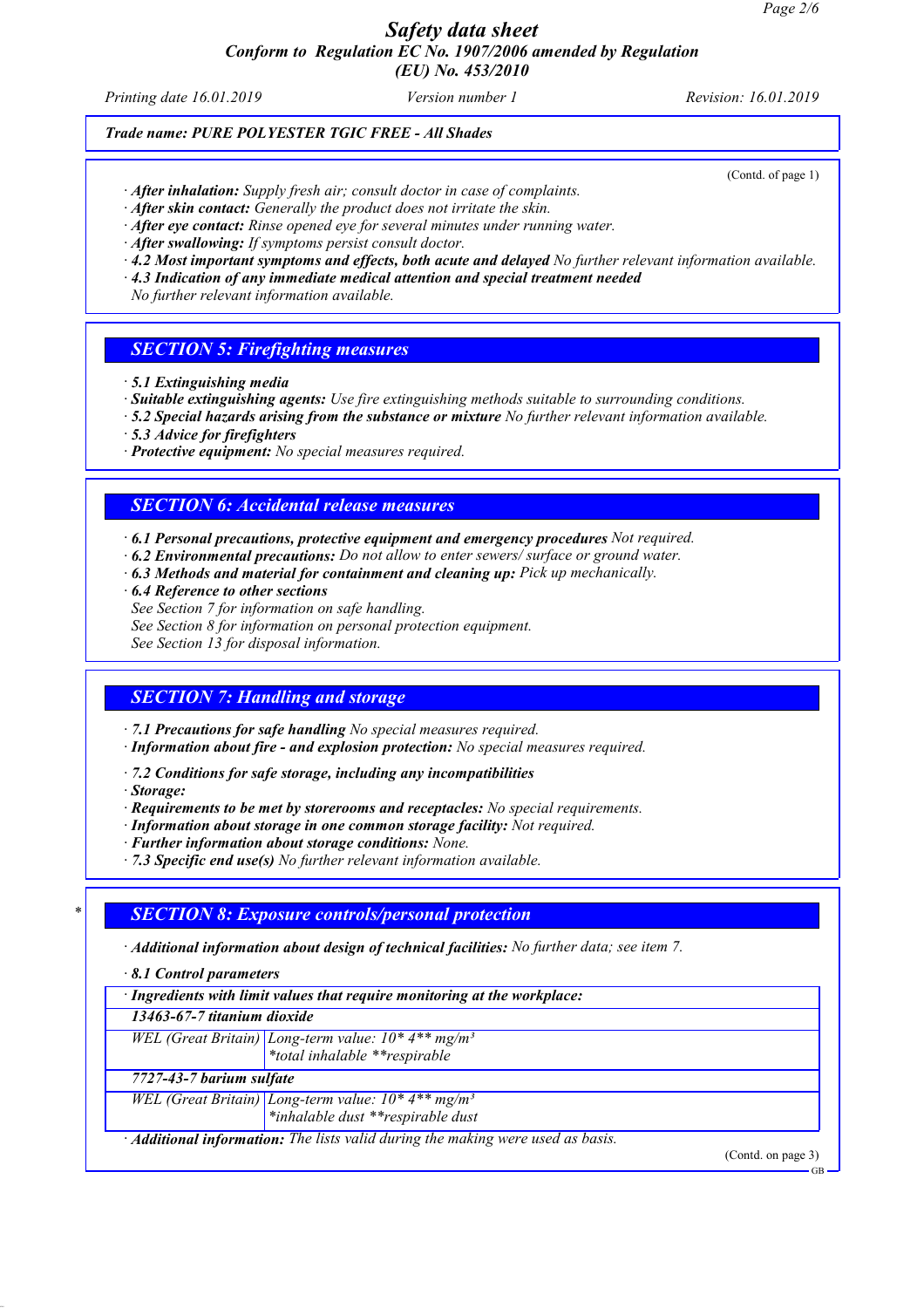### *Safety data sheet Conform to Regulation EC No. 1907/2006 amended by Regulation (EU) No. 453/2010*

*Printing date 16.01.2019 Version number 1 Revision: 16.01.2019*

#### *Trade name: PURE POLYESTER TGIC FREE - All Shades*

(Contd. of page 2)

- *· 8.2 Exposure controls*
- *· Personal protective equipment:*
- *· General protective and hygienic measures:*

*The usual precautionary measures are to be adhered to when handling chemicals.*

- *· Respiratory protection: Not required.*
- *· Protection of hands:*

*The glove material has to be impermeable and resistant to the product/ the substance/ the preparation. Due to missing tests no recommendation to the glove material can be given for the product/ the preparation/ the chemical mixture.*

*Selection of the glove material on consideration of the penetration times, rates of diffusion and the degradation*

*· Material of gloves*

*The selection of the suitable gloves does not only depend on the material, but also on further marks of quality and varies from manufacturer to manufacturer. As the product is a preparation of several substances, the resistance of the glove material can not be calculated in advance and has therefore to be checked prior to the application.*

*· Penetration time of glove material*

*The exact break trough time has to be found out by the manufacturer of the protective gloves and has to be observed.*

*· Eye protection: Not required.*

| · 9.1 Information on basic physical and chemical properties |                                               |
|-------------------------------------------------------------|-----------------------------------------------|
| <b>General Information</b>                                  |                                               |
| $\cdot$ Appearance:                                         |                                               |
| Form:                                                       | Powder                                        |
| Colour:<br>$\cdot$ Odour:                                   | Cream coloured<br>Characteristic              |
| · Odour threshold:                                          | Not determined.                               |
|                                                             |                                               |
| $\cdot$ pH-value:                                           | Not applicable.                               |
| $\cdot$ Change in condition                                 |                                               |
| Melting point/freezing point:                               | <b>Undetermined</b>                           |
| Initial boiling point and boiling range: $>2,500$ °C        |                                               |
| · Flash point:                                              | Not applicable.                               |
| · Flammability (solid, gas):                                | Not determined.                               |
| · Decomposition temperature:                                | Not determined.                               |
| · Auto-ignition temperature:                                | Product is not selfigniting.                  |
| · Explosive properties:                                     | Product does not present an explosion hazard. |
| · Explosion limits:                                         |                                               |
| Lower:                                                      | Not determined.                               |
| <b>Upper:</b>                                               | Not determined.                               |
| · Vapour pressure:                                          | Not applicable.                               |
| · Density:                                                  | Not determined.                               |
| $\cdot$ Relative density                                    | Not determined.                               |
| · Vapour density                                            | Not applicable.                               |
| $\cdot$ Evaporation rate                                    | Not applicable.                               |
| · Solubility in / Miscibility with                          |                                               |
| water:                                                      | Not miscible or difficult to mix.             |

GB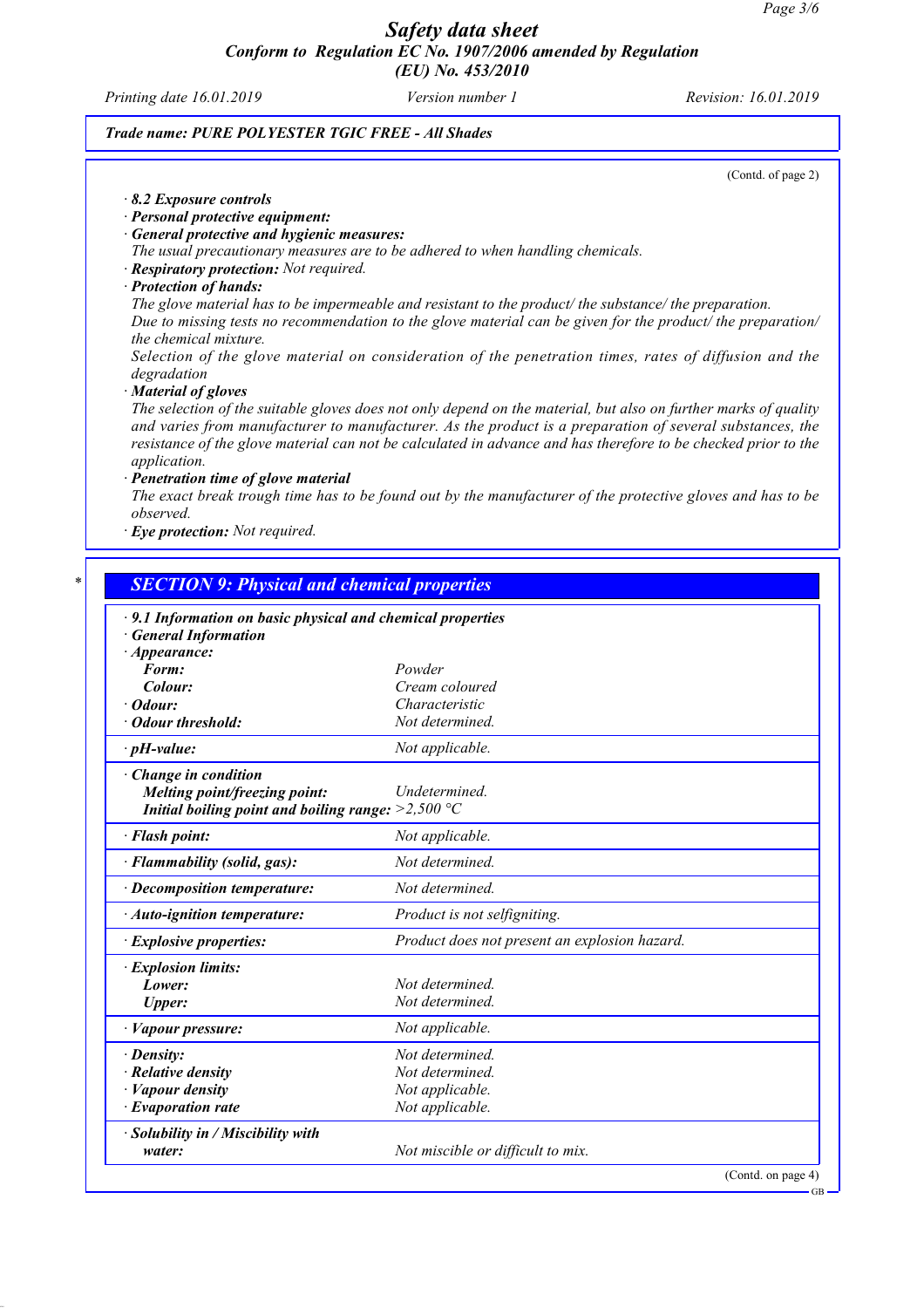## *Safety data sheet Conform to Regulation EC No. 1907/2006 amended by Regulation (EU) No. 453/2010*

*Printing date 16.01.2019 Version number 1 Revision: 16.01.2019*

#### *Trade name: PURE POLYESTER TGIC FREE - All Shades*

|                                           |                                            | (Contd. of page 3) |
|-------------------------------------------|--------------------------------------------|--------------------|
| · Partition coefficient: n-octanol/water: | Not determined.                            |                    |
| $\cdot$ <i>Viscosity:</i>                 |                                            |                    |
| Dynamic:                                  | Not applicable.                            |                    |
| Kinematic:                                | Not applicable.                            |                    |
| · Solvent content:                        |                                            |                    |
| <b>VOC</b> Content                        | $0.00\%$                                   |                    |
|                                           | 0.0 g/l / 0.00 lb/gal                      |                    |
| <i>Solids content:</i>                    | $95.4\%$                                   |                    |
| $\cdot$ 9.2 Other information             | No further relevant information available. |                    |

#### *SECTION 10: Stability and reactivity*

- *· 10.1 Reactivity No further relevant information available.*
- *· 10.2 Chemical stability*
- *· Thermal decomposition / conditions to be avoided: No decomposition if used according to specifications.*
- *· 10.3 Possibility of hazardous reactions No dangerous reactions known.*
- *· 10.4 Conditions to avoid No further relevant information available.*
- *· 10.5 Incompatible materials: No further relevant information available.*
- *· 10.6 Hazardous decomposition products: No dangerous decomposition products known.*

#### *SECTION 11: Toxicological information*

#### *· 11.1 Information on toxicological effects*

- *· Acute toxicity Based on available data, the classification criteria are not met.*
- *· Primary irritant effect:*
- *· Skin corrosion/irritation Based on available data, the classification criteria are not met.*
- *· Serious eye damage/irritation Based on available data, the classification criteria are not met.*
- *· Respiratory or skin sensitisation Based on available data, the classification criteria are not met.*
- *· CMR effects (carcinogenity, mutagenicity and toxicity for reproduction)*
- *· Germ cell mutagenicity Based on available data, the classification criteria are not met.*
- *· Carcinogenicity Based on available data, the classification criteria are not met.*
- *· Reproductive toxicity Based on available data, the classification criteria are not met.*
- *· STOT-single exposure Based on available data, the classification criteria are not met.*
- *· STOT-repeated exposure Based on available data, the classification criteria are not met.*

*· Aspiration hazard Based on available data, the classification criteria are not met.*

#### *SECTION 12: Ecological information*

- *· 12.1 Toxicity*
- *· Aquatic toxicity: No further relevant information available.*
- *· 12.2 Persistence and degradability No further relevant information available.*
- *· 12.3 Bioaccumulative potential No further relevant information available.*
- *· 12.4 Mobility in soil No further relevant information available.*
- *· Additional ecological information:*
- *· General notes:*
- *Water hazard class 1 (German Regulation) (Self-assessment): slightly hazardous for water*

*Do not allow undiluted product or large quantities of it to reach ground water, water course or sewage system.*

- *· 12.5 Results of PBT and vPvB assessment*
- *· PBT: Not applicable.*
- *· vPvB: Not applicable.*

(Contd. on page 5)

GB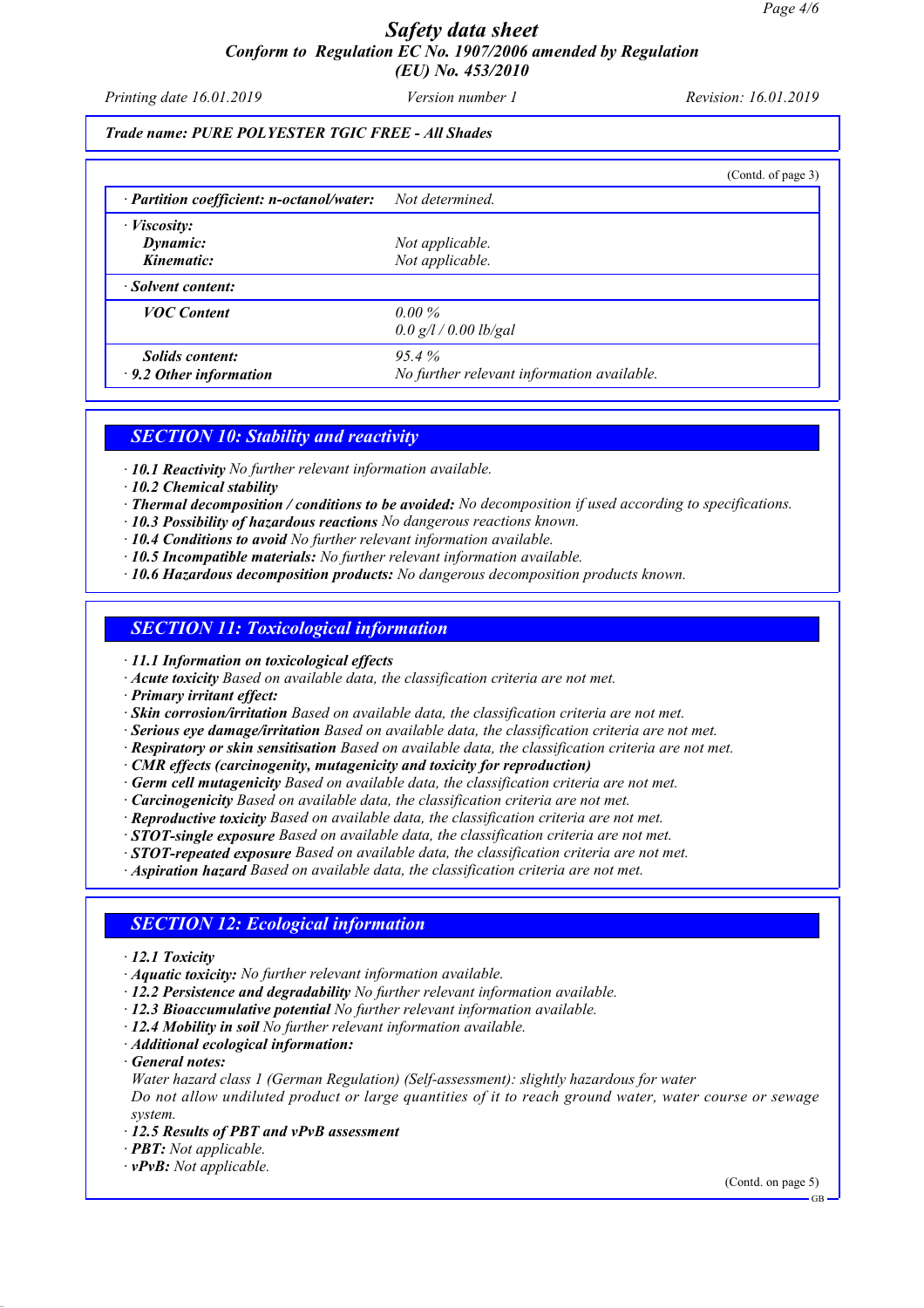# *Safety data sheet Conform to Regulation EC No. 1907/2006 amended by Regulation*

*(EU) No. 453/2010*

*Printing date 16.01.2019 Version number 1 Revision: 16.01.2019*

*Trade name: PURE POLYESTER TGIC FREE - All Shades*

(Contd. of page 4)

*· 12.6 Other adverse effects No further relevant information available.*

#### *SECTION 13: Disposal considerations*

*· 13.1 Waste treatment methods*

*· Recommendation Smaller quantities can be disposed of with household waste.*

*· Uncleaned packaging:*

*· Recommendation: Disposal must be made according to official regulations.*

| <b>SECTION 14: Transport information</b>                                                                     |                 |  |
|--------------------------------------------------------------------------------------------------------------|-----------------|--|
| $\cdot$ 14.1 UN-Number<br>· ADR, ADN, IMDG, IATA                                                             | Void            |  |
| $\cdot$ 14.2 UN proper shipping name<br>ADR, ADN, IMDG, IATA                                                 | Void            |  |
| $\cdot$ 14.3 Transport hazard class(es)                                                                      |                 |  |
| ADR, ADN, IMDG, IATA<br>$\cdot$ Class                                                                        | Void            |  |
| $\cdot$ 14.4 Packing group<br>ADR, IMDG, IATA                                                                | Void            |  |
| $\cdot$ 14.5 Environmental hazards:                                                                          | Not applicable. |  |
| $\cdot$ 14.6 Special precautions for user                                                                    | Not applicable. |  |
| $\cdot$ 14.7 Transport in bulk according to Annex II of<br><b>Marpol and the IBC Code</b><br>Not applicable. |                 |  |
| · UN "Model Regulation":                                                                                     | Void            |  |

# *\* SECTION 15: Regulatory information*

*· 15.1 Safety, health and environmental regulations/legislation specific for the substance or mixture*

- *· Labelling according to Regulation (EC) No 1272/2008 Void*
- *· Hazard pictograms Void*
- *· Signal word Void*
- *· Hazard statements Void*
- *· Directive 2012/18/EU*
- *· Named dangerous substances ANNEX I None of the ingredients is listed.*

*· National regulations:*

- *· Waterhazard class: Water hazard class 1 (Self-assessment): slightly hazardous for water.*
- *· 15.2 Chemical safety assessment: A Chemical Safety Assessment has not been carried out.*

# *SECTION 16: Other information*

*This information is based on our present knowledge. However, this shall not constitute a guarantee for any specific product features and shall not establish a legally valid contractual relationship.*

*· Department issuing SDS: Tambour Ltd.- Health & Safety Department.*

*· Contact: Moti Adler Phone: +972(4)985-3795 e-mail: motiA@tambour.co.il*

(Contd. on page 6)

GB